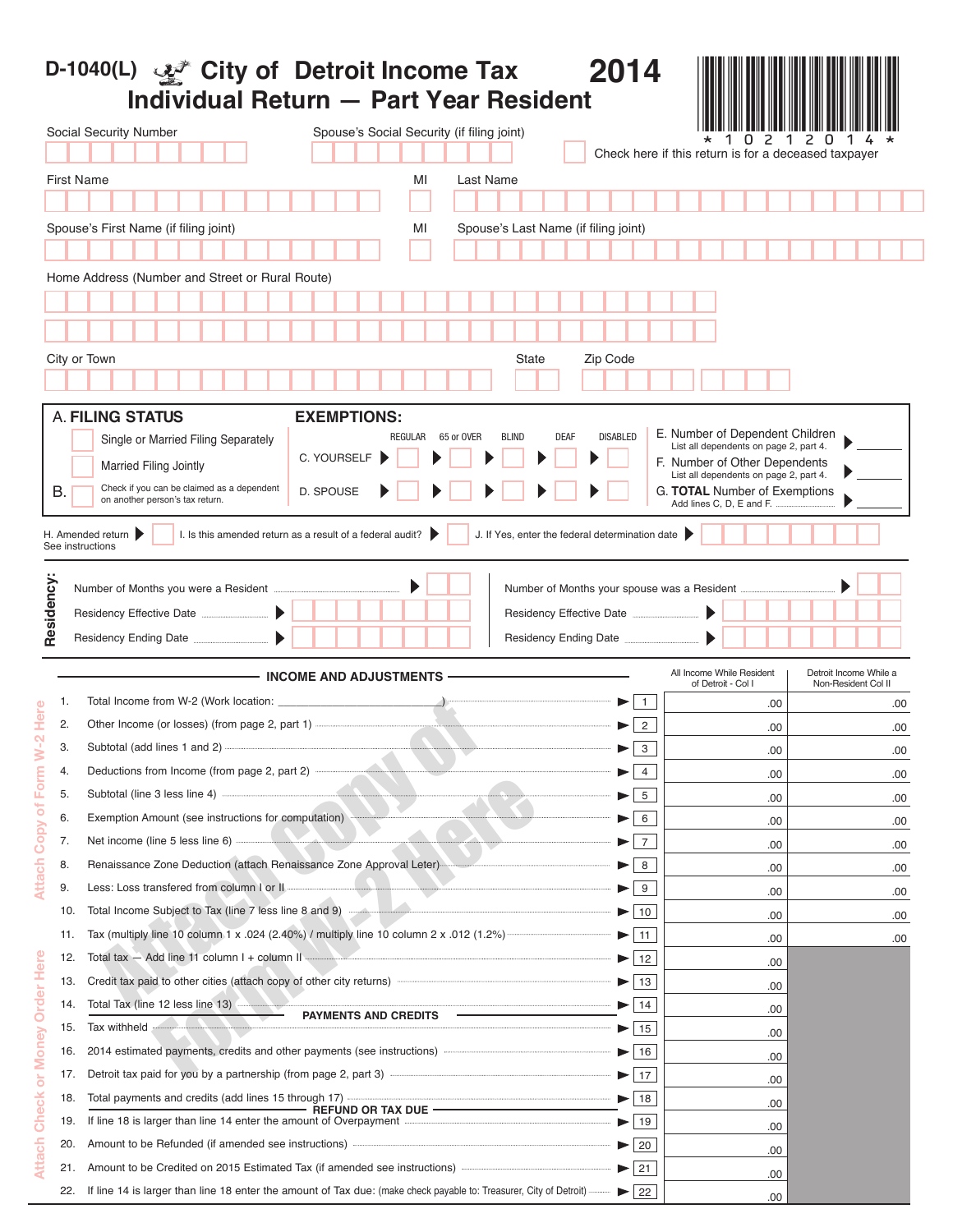

|                  | Other Income (or losses)                                                            | <b>RESIDENT / COLUMN I</b> | NON-RESIDENT / COLUMN II |  |
|------------------|-------------------------------------------------------------------------------------|----------------------------|--------------------------|--|
|                  | 1. Interest and dividend income from federal 1040 or 1040A                          | .00                        |                          |  |
|                  | 2. Distributions from tax-option corporations (Losses not deductible)               | .00                        |                          |  |
|                  | 3. Net Income (or loss) from estates and trusts (attach federal Schedule K-1, etc.) | .00                        |                          |  |
| ⊢                | 4. Gain (or loss) on sale or exchange of property (attach federal schedule(s))      | .00                        | .00.                     |  |
| PAR <sup>-</sup> | 5. Net income (or loss) from partnership (attach federal Schedule K-1, etc.)        | .00                        | .00                      |  |
|                  | 6. Net income (or loss) from business or profession (attach federal Schedule C)     | .00                        | .00                      |  |
|                  | 7. Net income (loss) from Rent or Royalties (attach federal Schedule E)             | .00                        | .00.                     |  |
|                  | Miscellaneous<br>8                                                                  | .00                        | .00                      |  |
|                  | 9. Total Other income (or losses) (enter here and on page 1, line 2)                | .00                        | .00.                     |  |
|                  | <b>Deductions from Income:</b>                                                      |                            |                          |  |
|                  |                                                                                     |                            |                          |  |

| 1. Employee Business Expenses from federal 2106 (see instructions for allowable deductions and attach federal form) | .00 | .00 |
|---------------------------------------------------------------------------------------------------------------------|-----|-----|
| 2. Moving expense from federal form 3903 (attach federal form)                                                      | .00 | .00 |
| 3. Individual Retirement Account (IRA) and/or Keogh retirement plan and self-employed SEP deductions.               | .00 | .00 |
| (attach federal form 1040, page 1)                                                                                  |     |     |
| 4. Interest on obligations of the United States or subordinate units included on part 1, line 1                     | .00 | .00 |
| 5. Alimony (furnish recipient's name, address and Social Security Number, attach federal form page 1)               | .00 | .00 |
|                                                                                                                     |     |     |
| Social Security Number<br>Address<br>Name                                                                           |     |     |
| 6. Penalty for early withdrawal of savings                                                                          | .00 |     |
| 7. Net operating loss carryover                                                                                     | .00 | .00 |
| 8. Enter total deductions from income here and on page 1, line 4                                                    | .00 | .00 |
|                                                                                                                     |     |     |

## **Detroit tax paid for you by a partnership**

**PART**

 $\mathbf{\Omega}$ 

| ო  | Name                           | <b>Federal Identification Number</b> | Amount |
|----|--------------------------------|--------------------------------------|--------|
| ┕  |                                |                                      | .00.   |
| کة |                                |                                      | .00.   |
|    | Total enter on page 1, line 17 |                                      | .00    |

| Enter the first names of the dependent children & Social Security Numbers |  |  |  |
|---------------------------------------------------------------------------|--|--|--|
|                                                                           |  |  |  |
|                                                                           |  |  |  |
|                                                                           |  |  |  |

Enter the names & Social Security Numbers of other dependents

Signature: (if Joint return, BOTH HUSBAND AND WIFE MUST SIGN)<br>Under penalty of perjury, I declare that I have examined this return (including accompanying schedules and statements) and to the best of my knowledge and belie

| Taxpayer's Signature                                                                                                                  | Date | Occupation | Home Phone | Work Phone                                                                                  |  |
|---------------------------------------------------------------------------------------------------------------------------------------|------|------------|------------|---------------------------------------------------------------------------------------------|--|
|                                                                                                                                       |      |            |            |                                                                                             |  |
| Spouse's Signature                                                                                                                    | Date | Occupation | Home Phone | Work Phone                                                                                  |  |
|                                                                                                                                       |      |            |            |                                                                                             |  |
| Signature of preparer other than taxpayer                                                                                             |      | Date       | Address    | I.D. number                                                                                 |  |
| MAILING INSTRUCTIONS: Due Date: This return is due April 30, 2015 or at the end of the fourth month after the close of your tax year. |      |            |            |                                                                                             |  |
| <b>TREASURER, CITY OF DETROIT</b><br><b>Returns with Payments:</b><br>P.O. BOX 33401<br>Detroit, Michigan 48232                       |      |            |            | Refund and all others: DETROIT CITY INCOME TAX<br>P.O. BOX 33402<br>Detroit, Michigan 48232 |  |